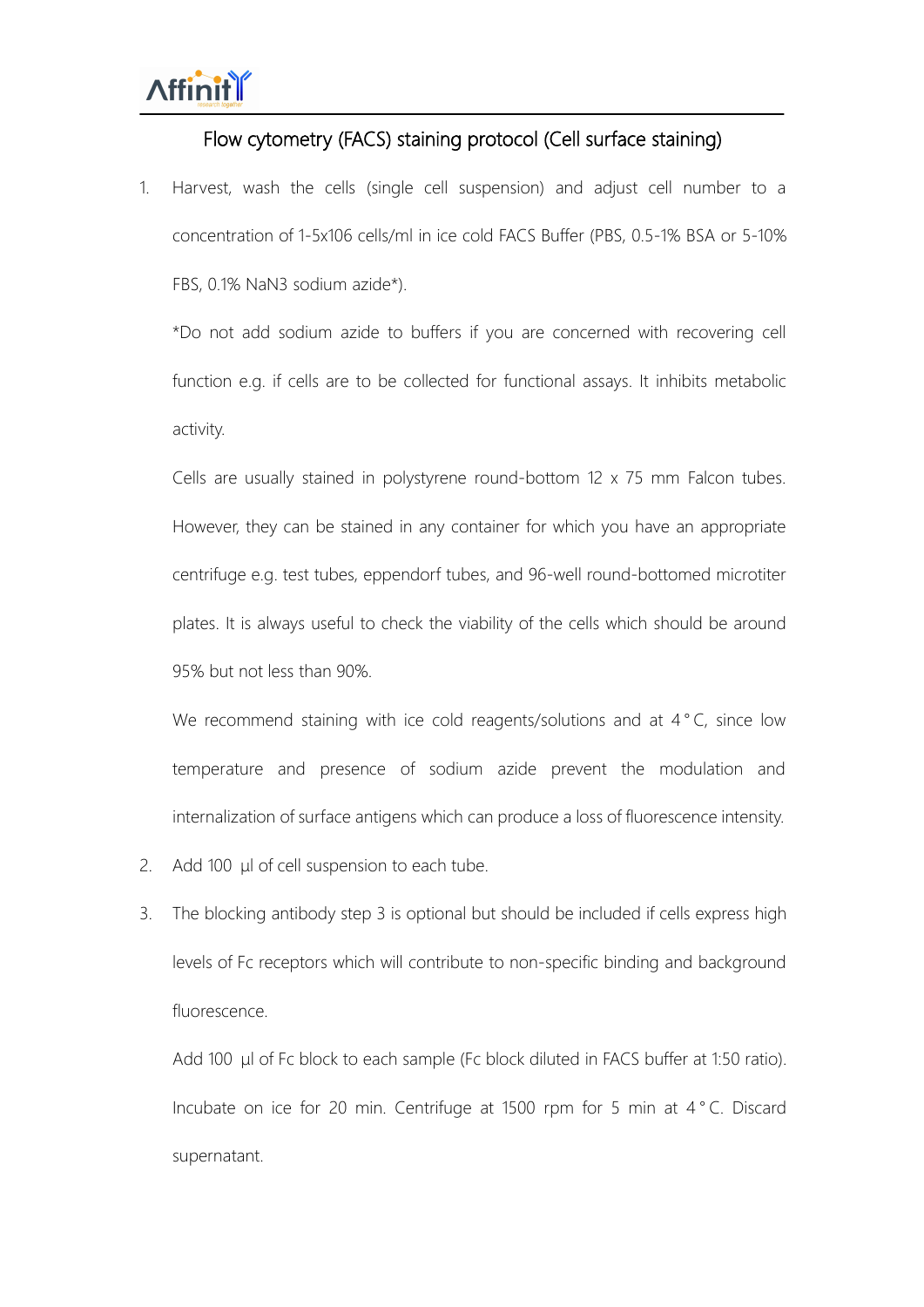- 4. Add 0.1-10 μg/ml of the primary labeled antibody. Dilutions, if necessary, should be made in FACS buffer(3% BSA/PBS). Propidium iodide can also be added at this point for dead cell exclusion.
- 5. Incubate for at least 30 min at room temperature or 4°C in the dark.

This step will require optimization.

6. Wash the cells 3 times by centrifugation at 1500 rpm for 5 minutes and resuspend them in 200 μl to 1ml of ice cold FACS buffer. Keep the cells in the dark on ice or at 4°C in afridge until your scheduled time for analysis.

If you use primary unlabeled antibody after completing step 5 do the following: Dilute the fluorochrome-labeled secondary antibody in FACS buffer at the optimal dilution (according to the manufacturer's instructions), resuspend cells in this solution and incubate for at least 20-30 minutes at room temperature or 4oC in the dark. Wash the cells 3 times by centrifugation at 1500 rpm for 5 minutes and resuspend them in 200 μl to 1ml of ice cold FACS buffer. Keep the cells in the dark on ice or at 4°C in a fridge until your scheduled time for analysis.

7. If you need to preserve cells for several days or are analyzing human, infectious materials or bacteria, after completing step 5 instead of resuspending cells in 200 μ l to 1ml of ice cold FACS buffer, add 100 μl 1-4% paraformaldehyde and incubate for 10-15 min at room temperature. Centrifuge your samples at 1500 rpm for 5 min and resuspend them in 200  $\mu$ l to 1 ml of ice cold PBS. Fixation will inactivate most biohazardous agents, minimize deterioration and help to maintain the integrity of your samples. The amount of fixative needed for different sample types will require